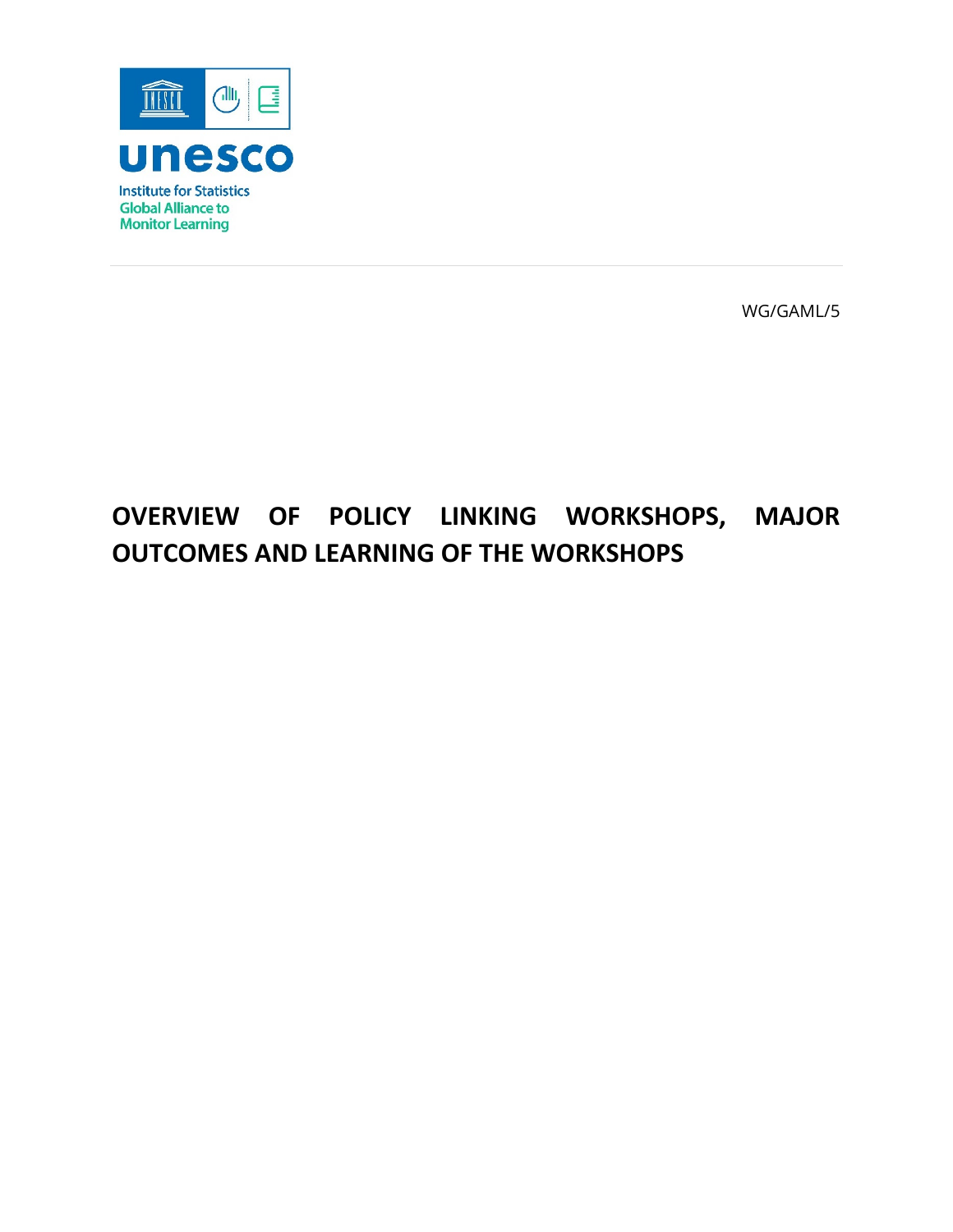## WG/GAML/5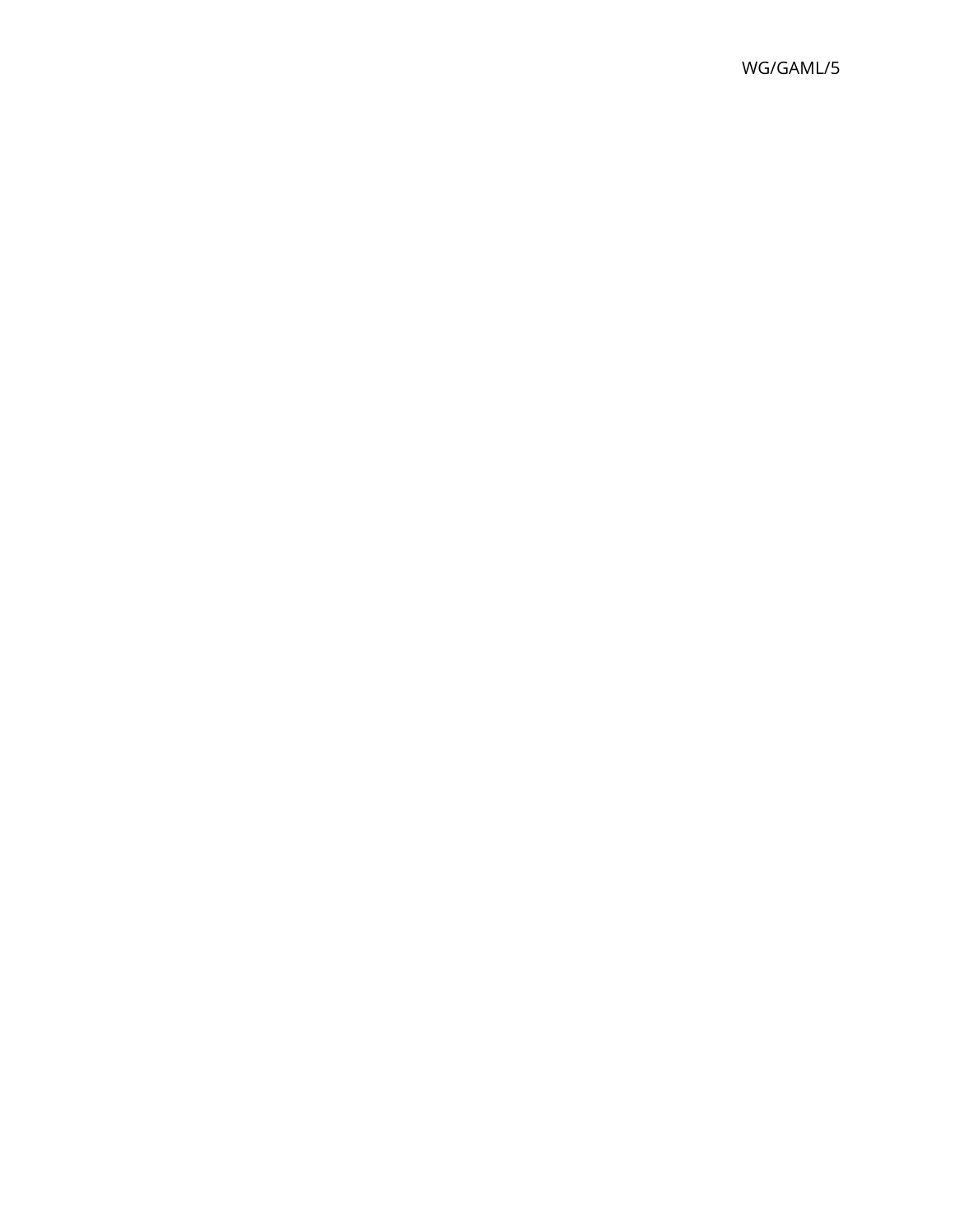The Policy Linking is a methodology for Measuring Global Learning Outcomes (policy linking for short) is a low cost, quick, easy-to-implement method that allows countries to link existing national reading and/or math assessments to a common scale. The Global Proficiency Framework or GPF) is used as common scale to set the benchmarks for producing and reporting SDG4.1. The indicators- *Proportion of children and young people: (a) in Grades 2/3; (b) at the end of primary; and (c) at the end of lower secondary achieving at least a minimum proficiency level in (i) reading and (ii) mathematics, by sex.*

The national assessments are not comparable across countries due to different curriculum objectives, coverage, assessment frameworks and items used for national assessments. It also depends on school entry age and structure of education etc. However, the outcomes from the national assessment are linked through policy linking can be compared, aggregated, and tracked over time. After successfully completion of the workshop, which has major three tasks to complete, the country will be able to use results from linked national assessment(s) to report SDG4.1 indicator(s). It also allows identifying where the greatest learning gaps exist so that targeted interventions can be implemented to those areas and/or population(s) most at need. Currently, the revised GPF and toolkit are publicly available to conduct the workshop.

## **Major outcomes of the workshops**

**Setting benchmarks:** The process of setting benchmarks during the workshops includes alignments of items used in national assessment with Global Proficiency Framework. It enhances the knowledge of the participants on various areas of item development, curriculum objectives and benchmarking. The policy linking are implemented **to produce and report SDG4.1 indicators** in various parts of the world largely supported by different development partners mainly, UNESCO Institute for Statistics (UIS), the World Bank Group and USAID to produce and report SDG4.1. More than ten countries have already organized the Policy Linking workshops, produced, and reported for SDG4.1 focusing on different grades and levels of education. Some countries are on the pipeline to implement Policy Linking for this year and next year.

**Enhancing capacity:** Most important part the workshop is the **capacity enhancement of the teachers, curriculum and assessment specialist** by providing opportunities to analyze content and coverage of the items used in the national learning assessment. It has provided international prospective of constructs and sub contracts through Global Proficiency Framework. It has helped to understand the strength and weakness of used items and help to develop new relevant quality items for next round of assessments. The results of the benchmarking was helpful for setting national benchmarks and improving learning level by enhancing teaching and learning process.